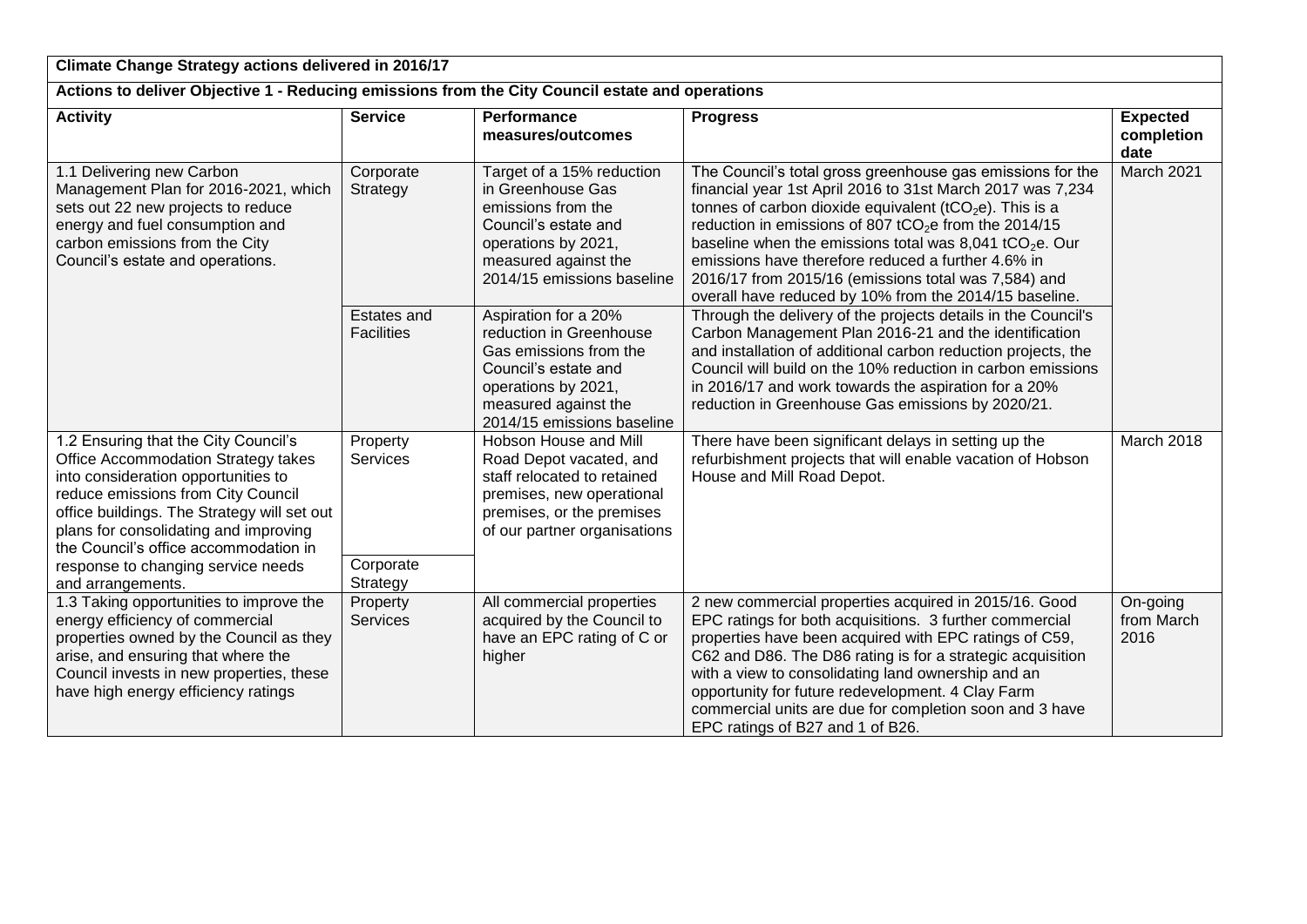| 1.4 Exploring the potential for<br>introducing Environmental Management<br>Systems in key services and sites (e.g.<br><b>Streets and Open Spaces)</b>                                                                          | Environmental<br>Services              | Business benefit of<br>Environmental<br><b>Management Systems</b><br>assessed as part of wider<br>work on business<br>transformation<br><b>EMS</b> introduced in Streets  | The Streets and Open Spaces Service Review and<br>Development Strategy was agreed in June 2017. The<br>introduction of EMS is not specifically identified however,<br>the aim of ensuring use of effective performance<br>management systems and modern working practices is.<br>https://democracy.cambridge.gov.uk/documents/s39062/SO<br>S%20Service%20Review%20and%20Development%20Str<br>ategy%20June%202017.pdf<br>Considered in the implementation of the Streets and Open | Completed -<br>March 2017<br>March 2018 |
|--------------------------------------------------------------------------------------------------------------------------------------------------------------------------------------------------------------------------------|----------------------------------------|---------------------------------------------------------------------------------------------------------------------------------------------------------------------------|----------------------------------------------------------------------------------------------------------------------------------------------------------------------------------------------------------------------------------------------------------------------------------------------------------------------------------------------------------------------------------------------------------------------------------------------------------------------------------|-----------------------------------------|
|                                                                                                                                                                                                                                |                                        | and Open Spaces service,<br>subject to availability of<br>external advice                                                                                                 | Spaces Service Review as an outcome                                                                                                                                                                                                                                                                                                                                                                                                                                              |                                         |
| 1.5 Implementing the Council's<br>Employee Travel Plan, including<br>promoting and incentivising alternative<br>methods of transport for Council                                                                               | Finance                                | 18 pool bikes provided                                                                                                                                                    | There are currently 17 pool bikes available for staff to<br>borrow, across the Council (6 at the Guildhall, 6 at Mandela<br>House/ Hobson House, 4 at Mill Road and there is 1 at the<br>Meadows Centre.)                                                                                                                                                                                                                                                                        | On-going to<br>2021                     |
| business, e.g. through provision of pool<br>bikes, cycle mileage allowance, travel<br>warrants for train travel, and access to<br>car club vehicles                                                                            |                                        | 4,619 business miles<br>travelled by bicycle per<br>annum                                                                                                                 | The cycle miles claimed through business mileage in<br>2016/17 were: Employees: 3,427 miles<br>Councillors: 50 miles                                                                                                                                                                                                                                                                                                                                                             |                                         |
|                                                                                                                                                                                                                                |                                        | 626 travel warrants issued<br>for train travel per annum                                                                                                                  | 2016/17: 165 travel warrants were issued, 263 transactions<br>for train tickets through new online system using Trainline<br>(travel warrants no longer issued)                                                                                                                                                                                                                                                                                                                  |                                         |
|                                                                                                                                                                                                                                |                                        | 45 members of staff are<br>signed up for lift share<br>scheme                                                                                                             | We have ended our membership with the scheme, so we<br>no longer have access to the 'Lift Share System. This is<br>due to a low take-up.                                                                                                                                                                                                                                                                                                                                         |                                         |
| 1.6 Reviewing the quick procurement<br>guide for staff on sustainable<br>procurement, and auditing a sample of                                                                                                                 | Corporate<br>Strategy<br>Procurement   | New quick procurement<br>guide on sustainable<br>procurement produced                                                                                                     | All procurement guidance currently under review and<br>revision. A new version of the sustainable procurement<br>guide is being drafted.                                                                                                                                                                                                                                                                                                                                         | 2017/18                                 |
| contracts to check that they comply with<br>the Council's Environmental<br><b>Procurement Policies</b>                                                                                                                         | <b>Internal Audit</b>                  | Audit of sample of contracts<br>completed and actions<br>identified and implemented<br>by services                                                                        | A discussion in February 2018 will determine the timing of<br>the work - to take place once the sustainable procurement<br>guidance has been produced and implemented.                                                                                                                                                                                                                                                                                                           | March 2019                              |
| 1.7 Working with partners such as the<br>University of Cambridge to develop<br>partnership projects to reduce<br>greenhouse gas emissions from our<br>estates, such as exploring the potential<br>for District Heating Schemes | <b>Head of Estates</b><br>& Facilities | Business case explored for<br>developing a district<br>heating scheme linking the<br>University of Cambridge's<br>New Museum site, the Corn<br>Exchange and the Guildhall | It was decided that it would not be economically viable for<br>the Guildhall to be connected to the university's Combined<br>Heat and Power System.                                                                                                                                                                                                                                                                                                                              | Completed -<br><b>June 2017</b>         |
|                                                                                                                                                                                                                                | Planning                               | as part of Phase 3 of the<br><b>New Museums Site</b><br>redevelopment.                                                                                                    |                                                                                                                                                                                                                                                                                                                                                                                                                                                                                  |                                         |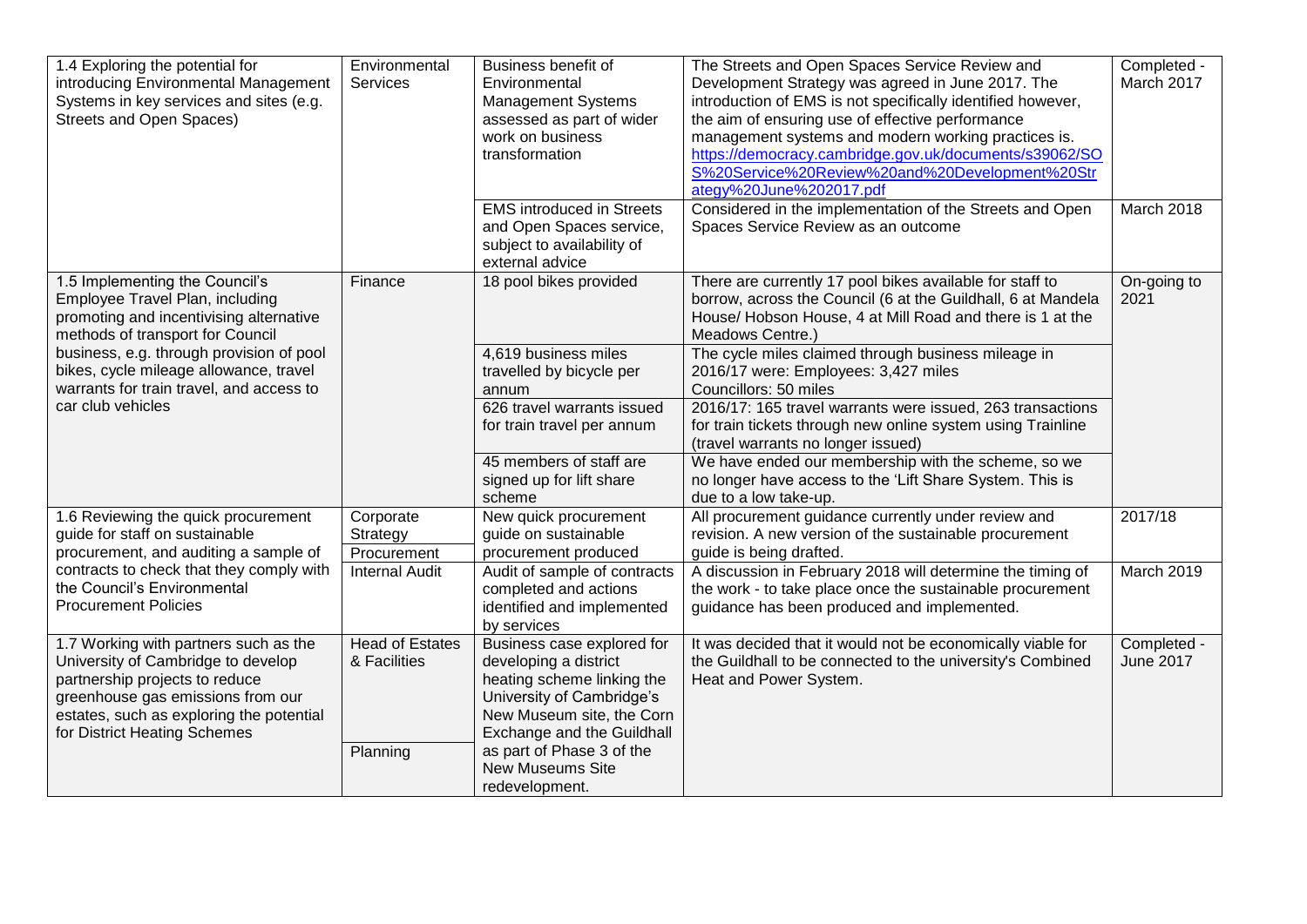|                                                                                                                                                                                                                                                                          |                                                  | Reduction in energy<br>consumption and carbon<br>emissions in the Guildhall<br>due to heat provided by<br>district heating scheme,<br>subject to viable business<br>case and implementation of<br>the scheme | Reduction in energy consumption in the Guildhall will result<br>from Energy Performance Contract (commencing<br>September 2017) - which will include a CHP system. The<br>Council will use most of the electricity produced by the<br>system and will benefit from the waste heat as a result of<br>the generation process. | On-going to<br>March 2021<br>and beyond |
|--------------------------------------------------------------------------------------------------------------------------------------------------------------------------------------------------------------------------------------------------------------------------|--------------------------------------------------|--------------------------------------------------------------------------------------------------------------------------------------------------------------------------------------------------------------|-----------------------------------------------------------------------------------------------------------------------------------------------------------------------------------------------------------------------------------------------------------------------------------------------------------------------------|-----------------------------------------|
| 1.8 Working with partner Councils in<br>shared service arrangements and new<br>delivery bodies (e.g. Cambridge Live,<br>the Tourism Destination Management<br>Organisation) to ensure climate change<br>and environmental sustainability<br>considerations are addressed | Director of<br><b>Business</b><br>Transformation | Climate change and<br>environmental sustainability<br>considerations are<br>addressed in shared<br>service arrangements and<br>new delivery bodies                                                           | 3Cs ICT - Printers rationalised and replaced with energy<br>efficient devices.                                                                                                                                                                                                                                              | On-going to<br>March 2021               |

**Actions to deliver Objective 2 - Reducing energy consumption and emissions from homes and businesses in Cambridge and tackling fuel poverty, by promoting energy efficiency measures, sustainable construction, renewable energy sources and behaviour change**

| <b>Activity</b>                                                                                                                                            | <b>Service</b>                   | <b>Performance</b><br>measures/outcomes                                                                              | <b>Progress</b>                                                                                                                                                                                                                                                                                                                                                                                                                                                                                                                                                                                                                                                                                   | <b>Expected</b><br>completion |
|------------------------------------------------------------------------------------------------------------------------------------------------------------|----------------------------------|----------------------------------------------------------------------------------------------------------------------|---------------------------------------------------------------------------------------------------------------------------------------------------------------------------------------------------------------------------------------------------------------------------------------------------------------------------------------------------------------------------------------------------------------------------------------------------------------------------------------------------------------------------------------------------------------------------------------------------------------------------------------------------------------------------------------------------|-------------------------------|
|                                                                                                                                                            |                                  |                                                                                                                      |                                                                                                                                                                                                                                                                                                                                                                                                                                                                                                                                                                                                                                                                                                   | date                          |
| 2.1 Supporting residents to improve the<br>energy efficiency of their property<br>through the Action on Energy scheme.                                     | Environmental<br><b>Services</b> | Number of completed<br>installs of domestic energy<br>efficiency measures<br>facilitated through Action on<br>Energy | Total number of homes helped: 1200,<br>Total number of individual measures installed: 1292<br>Number of solid wall installations: 1093<br>Number of PRS properties helped: 205<br>Number of fuel poor households helped: 51<br>Value of Green Deal Communities funding spent (all<br>costs): £6,209,846.66<br>Value of household contribution (Able to pay<br>contributions): £3,313,138.44<br>Green Deal Communities has now closed, however Action<br>on Energy is still active and is currently seeking other<br>opportunities for external funding.<br>There may be funding available through the revised<br>Energy Company Obligation, and through the recently<br>released Warm Homes Fund. | On-going to<br>March 2021     |
| 2.2 Progressively improving the energy<br>efficiency of harder-to-treat City Council<br>homes, with the aim of bringing them up<br>to at least a C-rating. | Estates and<br><b>Facilities</b> | Number of hard-to-treat<br><b>City Council properties</b><br>where energy efficiency<br>ratings have been improved   | We are compiling a database of council properties and<br>their energy efficiency ratings following EPCs carried out<br>on all void properties. A database of loft insulation is also<br>maintained, which is linked to the EPC database which<br>will be used to identify those with no or low levels of loft<br>insulation, in order to develop a programme of work to<br>improve the EPC rating. Currently there is no resource                                                                                                                                                                                                                                                                 | On-going to<br>2021           |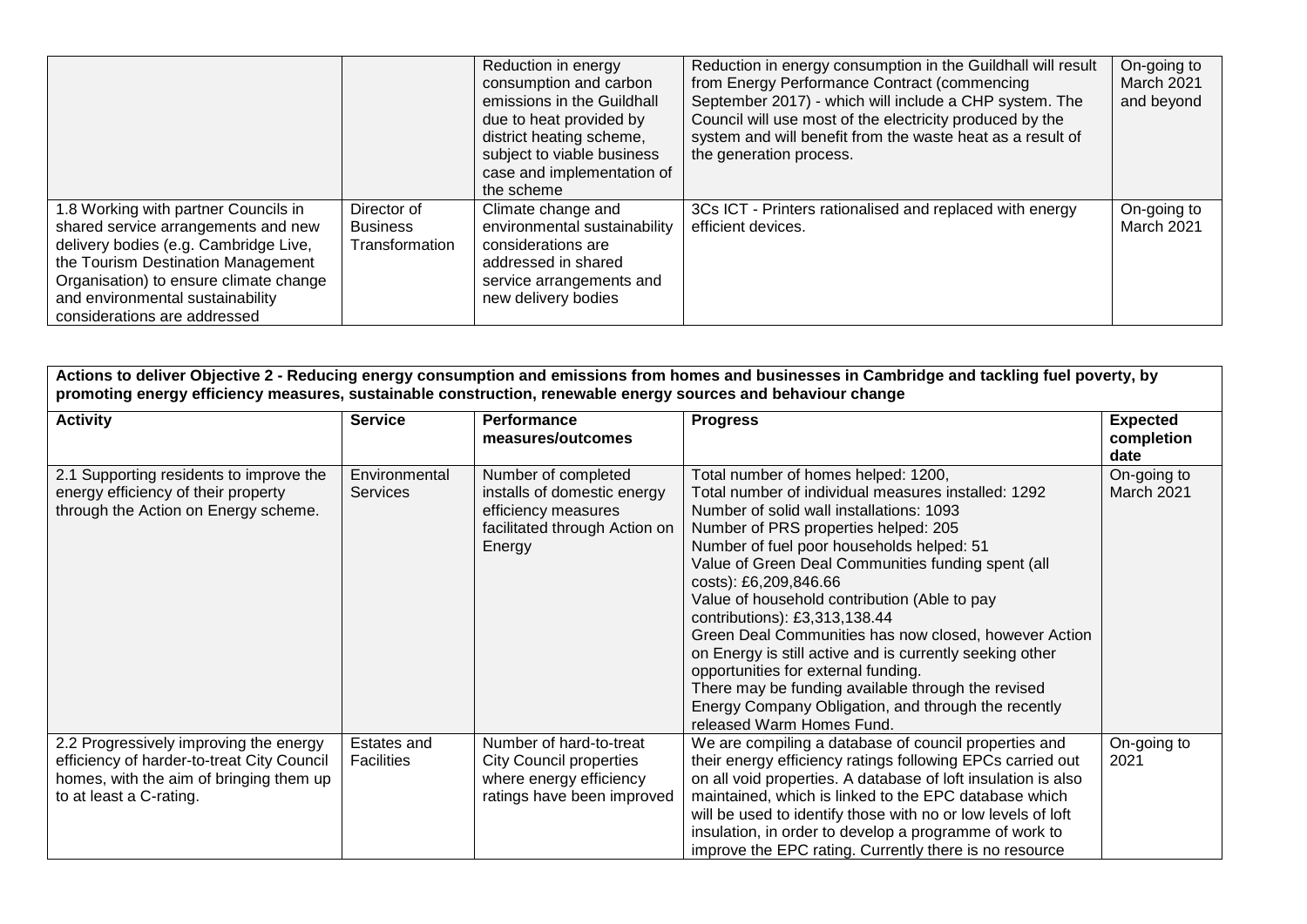|                                                                                                                                                                                                                                                               |                                  |                                                                                                              | available to systematically identify, target and upgrade<br>harder-to-treat homes.                                                                                                                                                                                                                                                                                                                                                                                                                                                                                                                                                                                                                                                                                                                                                                                                                                                                                                                    |            |
|---------------------------------------------------------------------------------------------------------------------------------------------------------------------------------------------------------------------------------------------------------------|----------------------------------|--------------------------------------------------------------------------------------------------------------|-------------------------------------------------------------------------------------------------------------------------------------------------------------------------------------------------------------------------------------------------------------------------------------------------------------------------------------------------------------------------------------------------------------------------------------------------------------------------------------------------------------------------------------------------------------------------------------------------------------------------------------------------------------------------------------------------------------------------------------------------------------------------------------------------------------------------------------------------------------------------------------------------------------------------------------------------------------------------------------------------------|------------|
|                                                                                                                                                                                                                                                               |                                  | Number of City Council<br>properties with an energy<br>efficiency rating of C or<br>above                    | 1651 properties have an EPC rating of A to C                                                                                                                                                                                                                                                                                                                                                                                                                                                                                                                                                                                                                                                                                                                                                                                                                                                                                                                                                          |            |
| 2.3 Implementing the City Council's<br>Fuel and Water Poverty Action Plan<br>(linked to the Anti-Poverty Strategy),<br>including:<br>Piloting water meters in a selection<br>of 1 or 2 bedroom council-owned<br>properties                                    | Environmental<br><b>Services</b> | Number of residents in low<br>income target areas taking<br>up either energy or water<br>saving measures     | The pilot work to establish whether it is value for money<br>for low occupancy households to switch to water meters<br>has been completed. Our findings show that residents in 1<br>or 2 people occupied properties could save nearly £200 a<br>year by switching to metered rates. We are now promoting<br>the benefit of switching to all low occupancy properties in<br>Cambridge, and providing assistance with the change-<br>over if needed. We are also working with Cambridge<br>Water to assist with the installation of water meters in our<br>own housing stock and investigating the possibility of<br>water meter installations when properties become vacant.                                                                                                                                                                                                                                                                                                                           | March 2018 |
| Developing a water conservation<br>information leaflet for inclusion in<br>welcome packs for tenants moving<br>into council-owned properties and at<br><b>City Homes offices</b>                                                                              |                                  | Number of residents in low<br>income target areas taking<br>up water meters or moving<br>to an assessed rate | Through the Anti-poverty Strategy we have employed 1<br>Fuel and Water Poverty officer to provide tailored advice<br>and home visits predominately to residents in areas of<br>high deprivation with the aim to reduce the cost of<br>household energy and water consumption.<br>The achievements to date include:<br>• Working with Cambridge Water to increase uptake of<br>water meter installations<br>• Developing leaflets on the savings that can come from<br>adopting a water efficiency approach, and switching to<br>water meters<br>• Utilising data to target areas of high deprivation, areas of<br>low water meter uptake, and low occupancy properties<br>• Promoting the benefits of water meters and water<br>efficiency at events, through marketing, and through<br>providing a home visits and advice service.<br>. We also conduct a wide variety of activity focussed on<br>fuel poverty and promote water efficiency at the same<br>time.<br>Performance to date for 2017/18: |            |
| Drop in sessions to distribute water<br>and energy saving measures and<br>provide information on energy<br>efficiency measures to residents<br>Targeted promotion to private<br>landlords on the benefits of installing<br>energy and water savings measures. |                                  |                                                                                                              | • 220 residents installed water meters in total<br>• 10 residents provided one to one assistance<br>• 77 energy or water saving measures installed<br>2016/17:<br>• 800 residents installed water meters in total<br>• 16 residents provided one to one assistance<br>• 121 energy or water saving measures installed                                                                                                                                                                                                                                                                                                                                                                                                                                                                                                                                                                                                                                                                                 |            |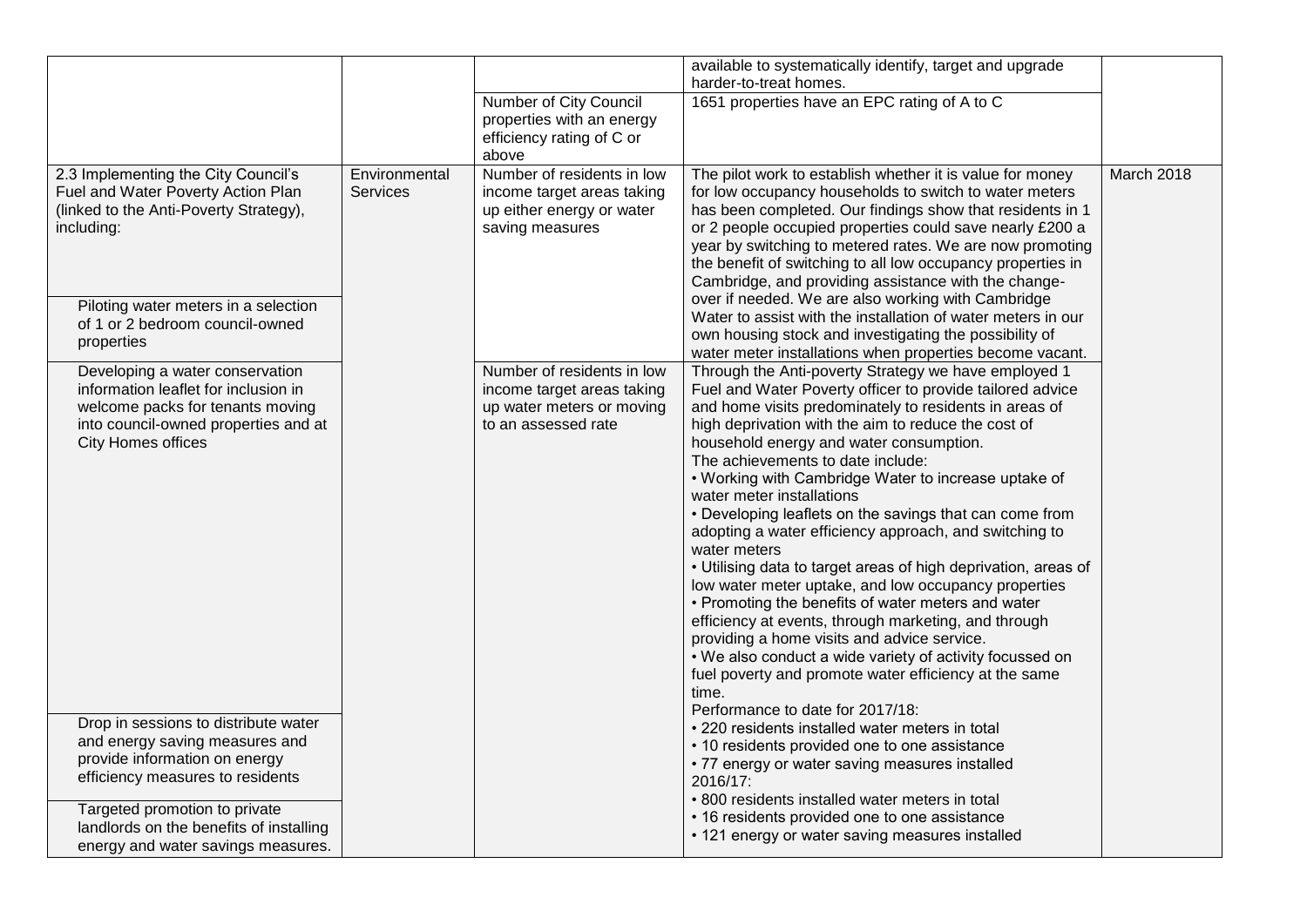| 2.4 Working with partners in Cambridge<br>Retrofit to mobilise public and private<br>finance for investment in large-scale<br>retrofit of buildings and estates in<br>Cambridge and promote exemplar<br>projects and good practice | Environmental<br><b>Services</b> | Value of public and private<br>finance invested in large<br>scale retrofit of buildings in<br>Cambridge<br>Number of exemplar retrofit<br>schemes delivered in<br>Cambridge | Cambridge Retrofit no longer appears to be active as a<br>project due to the project co-ordinator leaving. We will<br>continue to monitor any develops with the project and the<br>university to maximise any opportunities that may arise.                                                                                                                                                                                                                                                                                                                                                                                                                                                                                                                                                                                                                                                                                                                                                                                                                                                                                                                                 | On-going to<br>2021             |
|------------------------------------------------------------------------------------------------------------------------------------------------------------------------------------------------------------------------------------|----------------------------------|-----------------------------------------------------------------------------------------------------------------------------------------------------------------------------|-----------------------------------------------------------------------------------------------------------------------------------------------------------------------------------------------------------------------------------------------------------------------------------------------------------------------------------------------------------------------------------------------------------------------------------------------------------------------------------------------------------------------------------------------------------------------------------------------------------------------------------------------------------------------------------------------------------------------------------------------------------------------------------------------------------------------------------------------------------------------------------------------------------------------------------------------------------------------------------------------------------------------------------------------------------------------------------------------------------------------------------------------------------------------------|---------------------------------|
| 2.5 Commissioning voluntary and<br>community groups to provide advice to<br>businesses on reducing energy<br>consumption and emissions as part of<br>wider advice on sustainability                                                | Corporate<br>Strategy            | Up to 15 businesses taking<br>up advice on reducing their<br>energy consumption and<br>wider sustainability issues                                                          | The Council hosted two free Carbon Trust energy<br>management workshops in June 2016. The workshops<br>helped 15 attendees from local small and medium-sized<br>businesses to identify behavioural and low cost<br>opportunities to reduce energy costs in their workplace<br>and how to make the most of funding available including<br>the Carbon Trust Green Business Fund which provides a<br>capital contribution of up to £10,000 towards the cost of<br>energy efficiency projects that comply with the<br>requirements of the fund. Attendees were supplied with an<br>action plan to complete. An additional workshop is<br>planned for November 2017 (more information at 2.12).<br>The Council co-ordinated a business seminar in January<br>2017 where invited voluntary and community groups and<br>organisations working with businesses on carbon<br>reduction and sustainability discussed the opportunities<br>and barriers to working with businesses, particularly<br>SMEs, shared best practice and knowledge of the most<br>effective approaches for engaging businesses and<br>explored how we may be able to work together to support<br>businesses. | Completed -<br><b>June 2016</b> |
| 2.6 Encouraging landlords to improve<br>the energy efficiency of their properties.                                                                                                                                                 | Environmental<br><b>Services</b> | Number of private landlords<br>provided with assistance to<br>improve the energy<br>efficiency of their<br>properties.                                                      | During 2016/17, the council assisted 40 private rented<br>properties to have a total of 59 measures installed through<br>the council's Green Deal Communities scheme Action on<br>Energy. Mainly external wall insulation was installed along<br>with some replacement boilers and other insulation<br>measures. Monitor the introduction of upcoming new<br>private rented energy efficiency standards - government<br>guidance expected end of 2017. Produce a briefing note<br>by end of March 2018 on the new opportunities to improve<br>private-rented sector properties.                                                                                                                                                                                                                                                                                                                                                                                                                                                                                                                                                                                             | On-going to<br>2021             |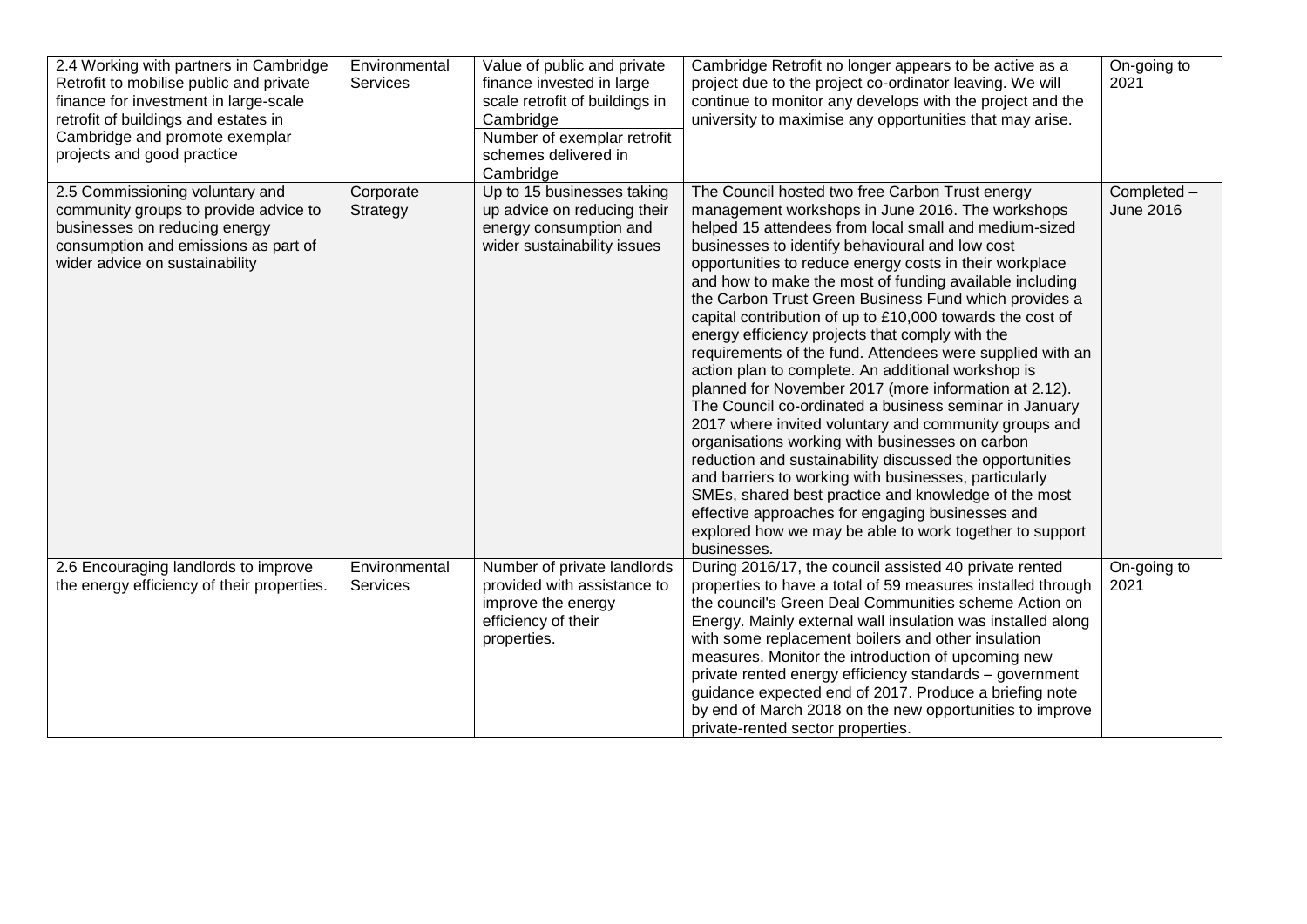| 2.7 Requiring new non-domestic<br>properties to be constructed to<br><b>BREEAM Excellent sustainability</b><br>standards, through policies in the new<br>Local Plan                                                                                                                                                                                                   | Planning                                      | Percentage of new non-<br>domestic properties to<br>constructed to BREEAM<br>Excellent sustainability<br>standards in Cambridge                                                                                           | Local Plan hearing sessions closed on 20 July 2017 and<br>following consultation on proposed modifications, the<br>Inspectors' will then issue their report. Assuming that the<br>report finds that the local plan is sound, the Council can<br>then adopt the Local Plan. BREEAM 'excellent' is being<br>achieved on some sites even in the absence of policy<br>(e.g. the CB1 development, Cambridge Biomedical<br>Campus, West Cambridge and new developments around<br>Cambridge North Station). | On-going from<br>the adoption of<br>the new Local<br>Plan in late<br>2017/2018 |
|-----------------------------------------------------------------------------------------------------------------------------------------------------------------------------------------------------------------------------------------------------------------------------------------------------------------------------------------------------------------------|-----------------------------------------------|---------------------------------------------------------------------------------------------------------------------------------------------------------------------------------------------------------------------------|------------------------------------------------------------------------------------------------------------------------------------------------------------------------------------------------------------------------------------------------------------------------------------------------------------------------------------------------------------------------------------------------------------------------------------------------------------------------------------------------------|--------------------------------------------------------------------------------|
| 2.8 Working with developers to deliver<br>sustainable housing developments in<br>Cambridge and promoting sustainable<br>construction methodologies, including<br>the new Home Quality Mark standard<br>currently being developed by the<br><b>Building Research Establishment (BRE)</b><br>and the Council's own Sustainable<br>Housing Specification once developed. | Housing<br>Development<br>Agency,<br>Planning | Numbers of new homes<br>delivered by private<br>developers which meet the<br><b>BRE's Home Quality Mark,</b><br>the Council's Sustainable<br>Housing Specification, or<br>other sustainable<br>construction methodologies | The Housing Design Guide was formerly adopted by the<br>HDA for new development in Cambridge in February<br>2017, and will now be used for sites that are currently at<br>the design stage. To date new Council Housing delivered<br>in the City has been delivered to either Level 4 or 5 of the<br>now defunct Code for Sustainable Homes.                                                                                                                                                         | On-going to<br>March 2021                                                      |
| 2.9 Working in partnership with social<br>landlords, developers and architects<br>through the Good Homes Alliance to<br>share knowledge and learning on<br>sustainable construction and promote<br>the application of these principles in<br>new developments in Cambridge.                                                                                           | Housing<br>Development<br>Agency,<br>Planning | Successful engagement<br>with partners in the Good<br>Homes Alliance, including<br>to inform development of<br><b>Sustainable Housing</b><br>Specification                                                                | Complete - A workshop was held with the GHA to help<br>inform the development of the Sustainable Housing<br>Design Guide. The Council remains a member of the GHA<br>and will continue to work with the Alliance to promote the<br>design guide and to help inform other areas of work of the<br>Alliance.                                                                                                                                                                                           | Completed -<br>March 2016                                                      |
| 2.10 Constructing all new City Council<br>homes and housing delivered with<br>partners to a new Sustainable Housing<br>Specification, incorporating the Good                                                                                                                                                                                                          | Housing<br>Development<br>Agency,<br>Planning | <b>City Council Sustainable</b><br><b>Housing Specification</b><br>developed                                                                                                                                              | Complete - The Housing Design Guide was formerly<br>adopted by the HDA for new development in Cambridge in<br>February 2017, and will now be used for sites that are<br>currently at the design stage. To date new Council                                                                                                                                                                                                                                                                           | Completed -<br>February 2017                                                   |
| Homes Alliance standards, which seek<br>to ensure homes which promote good<br>health and wellbeing for residents, have<br>proven performance and are low carbon                                                                                                                                                                                                       | Planning                                      | Sustainable Housing<br>specification applied to new<br>Council homes and<br>promoted to private<br>developers in the city                                                                                                 | Housing delivered in the City has been delivered to either<br>Level 4 or 5 of the now defunct Code for Sustainable<br>Homes.                                                                                                                                                                                                                                                                                                                                                                         | March 2017<br>onwards                                                          |
| 2.11 Promoting low carbon and<br>renewable energy provision in new<br>developments through Local Plan<br>policies                                                                                                                                                                                                                                                     | Planning                                      | Number of low carbon and<br>renewable energy<br>installations by type<br>requiring planning<br>permission                                                                                                                 | Local Plan hearing sessions closed on 20 July 2017 and<br>following consultation on proposed modifications, the<br>Inspectors' will then issue their report. Assuming that the<br>report finds that the local plan is sound, the Council can<br>then adopt the Local Plan. Figures from Cambridgeshire<br>County Council show that between 2004/05 and 2015/16<br>3.8163 MW of renewable energy has been installed in                                                                                | On-going from<br>adoption of the<br>new Local<br>Plan in late<br>2017/2018     |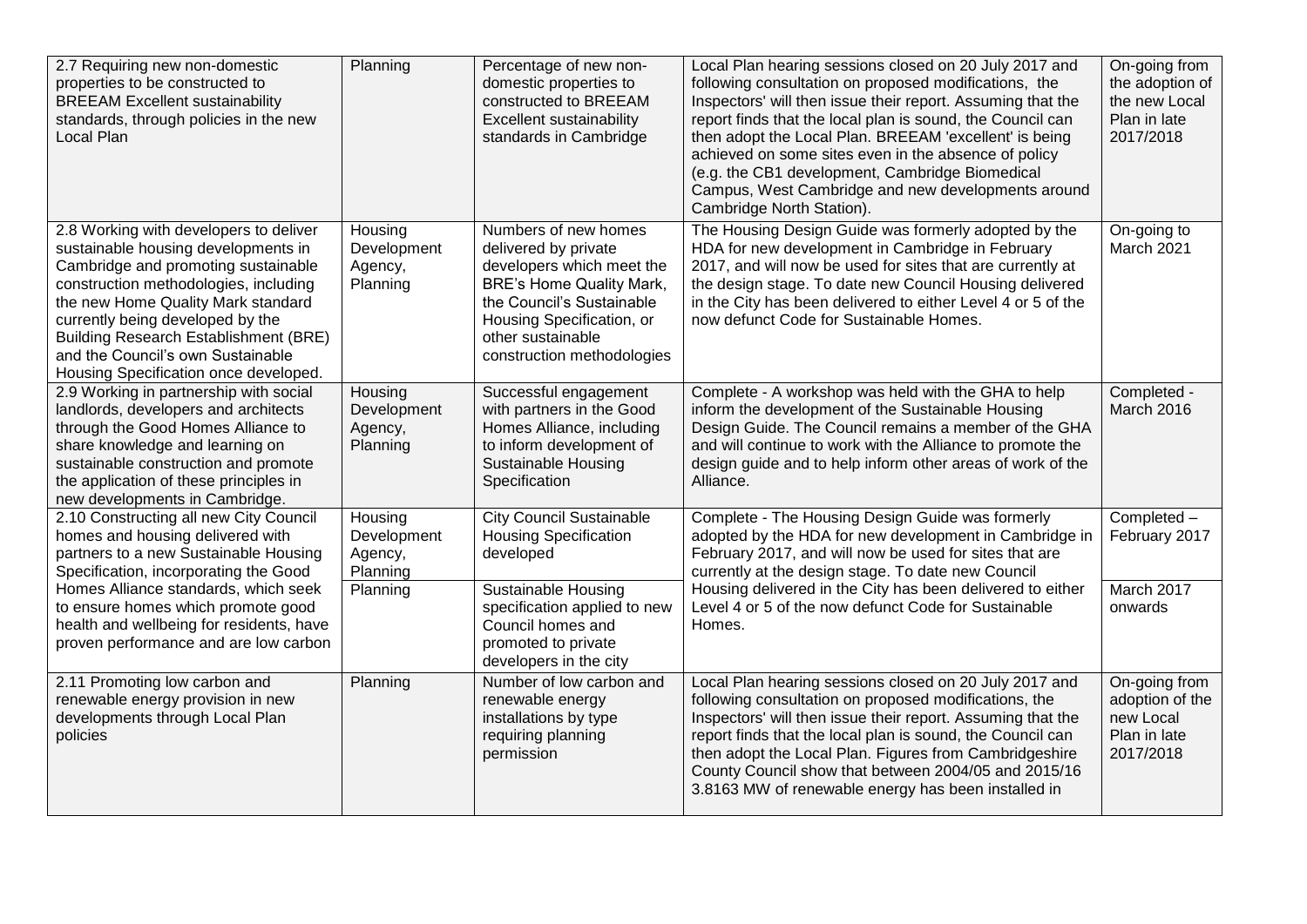|                                                                                                                                                                                  |                                   | Total installed capacity of<br>low carbon and renewable<br>energy technologies by<br>type                                                             | Cambridge. It should be noted that this data is for<br>standalone renewable energy generation and not where<br>renewables energy is provided as part of major new<br>developments. As such, generation capacity in Cambridge<br>is likely to be higher.                                                                                                                                                                                                                                                                                                                                                                                                                                                                                                                                                                                                                                                   |                                                                            |
|----------------------------------------------------------------------------------------------------------------------------------------------------------------------------------|-----------------------------------|-------------------------------------------------------------------------------------------------------------------------------------------------------|-----------------------------------------------------------------------------------------------------------------------------------------------------------------------------------------------------------------------------------------------------------------------------------------------------------------------------------------------------------------------------------------------------------------------------------------------------------------------------------------------------------------------------------------------------------------------------------------------------------------------------------------------------------------------------------------------------------------------------------------------------------------------------------------------------------------------------------------------------------------------------------------------------------|----------------------------------------------------------------------------|
| 2.12 Engaging in partnership working<br>where appropriate, including County-<br>wide and EU funded projects, to<br>promote energy efficiency and low<br>carbon energy.           | Planning<br>Corporate<br>Strategy | Whether we have engaged<br>effectively in partnership<br>working; and project-<br>specific measures to be<br>identified as projects are<br>developed. | Since January 2017 we have been working with<br>colleagues from Cambridgeshire County Council, other<br>Cambridgeshire authorities and the LEP to develop closer<br>working arrangements with UK Power Networks to<br>facilitate improvements to grid capacity across the area to<br>help facilitate additional low carbon energy generation.<br>The Council has signed up to access Cambridgeshire<br>County Council's 'Cambridgeshire Energy Switch'<br>(https://bigcommunityswitch.ichoosr.com/Product/index.rai<br>Is?utm_medium=web&location=cambridgeshire) which is<br>operated by iChoosr. The Council will host a free energy<br>efficiency training session for SMEs to be delivered in<br>November 2017 by the Carbon Trust Start2Act<br>programme which has received funding from the<br>European Union's Horizon 2020 research and innovation<br>programme under grant agreement No. 696069. | On-going to<br>March 2021                                                  |
| 2.13 Developing a coordinated and<br>comprehensive communications<br>programme to encourage behaviour<br>change by residents and businesses<br>and reduce their carbon footprint | Corporate<br>Strategy             | Awareness of climate<br>change issues and<br>changes in behaviour<br>amongst residents and<br>businesses                                              | The Sustainability section on the Council's website<br>(www.cambridge.gov.uk/sustainability) has been revised<br>and updated. Press releases, Cambridge Matters articles,<br>Sustainability-themed posters on display outside of the<br>Guildhall and Mandela House buildings, and distribution of<br>the Council's publication 'Greening Your Home'.                                                                                                                                                                                                                                                                                                                                                                                                                                                                                                                                                     | On-going to<br>2021                                                        |
| 2.14 Introduce consequential<br>improvements policy as part of the<br>Local Plan                                                                                                 | Planning                          | Numbers of applications to<br>which the policy is applied<br>and types of measures<br>installed                                                       | Local Plan hearing sessions closed on 20 July 2017 and<br>following consultation on proposed modifications, the<br>Inspectors' will then issue their report. Assuming that the<br>report finds that the local plan is sound, the Council can<br>then adopt the Local Plan.                                                                                                                                                                                                                                                                                                                                                                                                                                                                                                                                                                                                                                | On-going from<br>adoption of the<br>new Local<br>Plan in late<br>2017/2018 |

**Actions to Deliver Objective 3 - Reducing emissions from transport by promoting sustainable transport, reducing car travel and traffic congestion and encouraging behaviour change**

| <b>Activity</b>                         | <b>Service</b> | <b>Performance</b>       | <b>Progress</b>                                           | <b>Expected</b> |
|-----------------------------------------|----------------|--------------------------|-----------------------------------------------------------|-----------------|
|                                         |                | measures/outcomes        |                                                           | completion      |
|                                         |                |                          |                                                           | date            |
| 3.1 Investing in improvements to public |                | Key schemes progressed,  | . Histon Road - The programme for delivery of the         |                 |
| transport and cycling infrastructure    |                | includina:               | scheme has been updated to reflect construction following |                 |
| through the City Deal to tackle         |                | Milton Road bus priority | the Milton Road scheme rather than running                |                 |
| congestion, reduce journey times,       |                |                          | simultaneously.                                           |                 |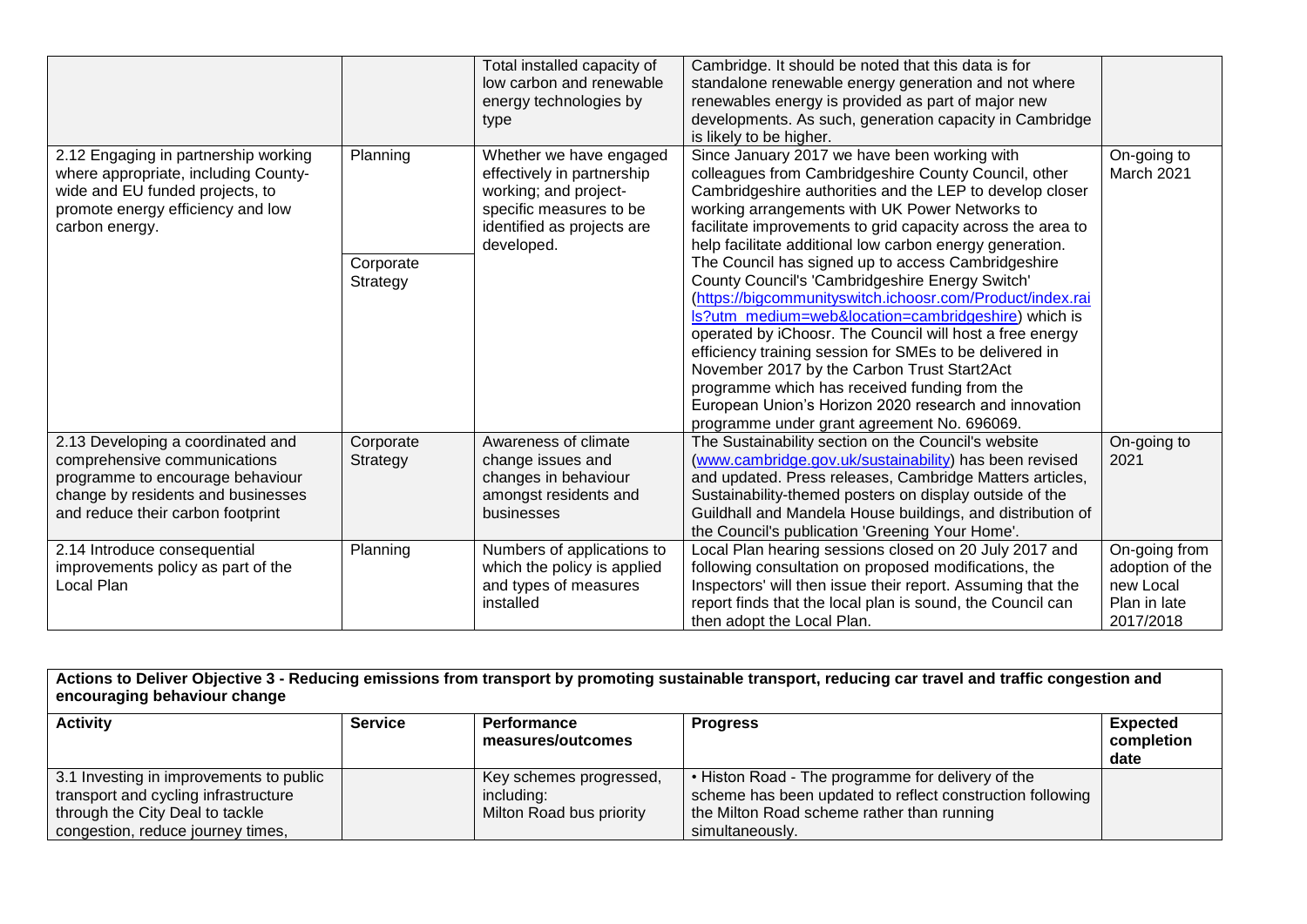| reduce greenhouse gas emissions and<br>improve air quality                                                                                                                                                                       |                                  | Madingley Road bus<br>priority                                                                                                                            | • A428-M11 - Shortlist of Park & Ride sites approved for<br>public consultation and further development work                                                                                                                                                                                                                         |                                                                       |
|----------------------------------------------------------------------------------------------------------------------------------------------------------------------------------------------------------------------------------|----------------------------------|-----------------------------------------------------------------------------------------------------------------------------------------------------------|--------------------------------------------------------------------------------------------------------------------------------------------------------------------------------------------------------------------------------------------------------------------------------------------------------------------------------------|-----------------------------------------------------------------------|
|                                                                                                                                                                                                                                  |                                  |                                                                                                                                                           | progressing on alignment options for the corridor.                                                                                                                                                                                                                                                                                   |                                                                       |
|                                                                                                                                                                                                                                  |                                  | Histon Road bus priority                                                                                                                                  | • City centre capacity - Development is continuing of the<br>package of measures to reduce general vehicular traffic in<br>the city centre. Cross-city cycling - The Hills Road/<br>Addenbrooke's corridor scheme is expected to be<br>completed in 2017, with the four other schemes<br>anticipated for completion in 2018 or 2019. |                                                                       |
|                                                                                                                                                                                                                                  |                                  | A428 to M11 segregated<br>bus route/A428 corridor<br>Park & Ride                                                                                          | • A1307 - The corridor package of measures is forecast to<br>be the subject of further consultation in spring 2018.                                                                                                                                                                                                                  |                                                                       |
|                                                                                                                                                                                                                                  |                                  | City Centre capacity<br>improvements/cross-city<br>cycle improvements                                                                                     | • Chisholm - Phase 1 of the scheme has been granted<br>planning consent, as has the new Chesterton-Abbey<br>Bridge, and is anticipated for completion by the end of<br>2018, with Phase 2 to follow linking particularly to the<br>Ridgeon's site and Mill Road Depot development<br>proposals.                                      |                                                                       |
|                                                                                                                                                                                                                                  |                                  | A1307 corridor bus priority/<br>additional Park & Ride                                                                                                    | • A10 cycle link - The GCP has funded an extension of the<br>A10 cycle link from Shepreth to Melbourn, which has now<br>been completed.                                                                                                                                                                                              |                                                                       |
|                                                                                                                                                                                                                                  |                                  | Chisholm Trail off-road<br>walking and cycling route                                                                                                      | • Electric charging points for taxis - The GCP is co-<br>investing in electric vehicle charging points across the city,<br>along with the City Council and OLEV.                                                                                                                                                                     |                                                                       |
| 3.2 Ensuring through planning policy<br>that new developments are located in<br>Cambridge or in locations served by<br>high quality public transport<br>connections, as well as making<br>provision for cyclists and pedestrians | Planning                         | Monitoring of policy usage<br>as part of the development<br>management process.                                                                           | Local Plan hearing sessions closed on 20 July 2017 and<br>following consultation on proposed modifications, the<br>Inspectors' will then issue their report. Assuming that the<br>report finds that the local plan is sound, the Council can<br>then adopt the Local Plan                                                            | On-going from<br>adoption of the<br>new Local<br>Plan in<br>2017/2018 |
| 3.3 Promoting low-emissions buses and<br>taxis in partnership with the County                                                                                                                                                    | Environmental<br><b>Services</b> | First low emission buses in<br>place                                                                                                                      | Currently no explicitly low emission buses in the<br>Cambridge fleet. (However, latest 6 monthly data shows                                                                                                                                                                                                                          | December<br>2020                                                      |
| Council, bus companies and taxi<br>companies (including current funding<br>bids to the Office for Low Emissions<br>Vehicles)                                                                                                     |                                  | 100% of buses accessing<br>controlled zone are low<br>emissions buses<br>% of buses in Cambridge<br>which are low emission                                | 34% bus mileage in Core area delivered by EURO VI<br>buses. Euro VI buses have been classified by central<br>govt. as suitably low emission for Category A Clean Air<br>Zones in latest Clean Air Zone Guidance)                                                                                                                     | <b>March 2025</b>                                                     |
|                                                                                                                                                                                                                                  |                                  | 100% of vehicles in the<br>private taxi fleet are low<br>emission vehicles<br>No. of taxis licenced by the<br>City Council that are hybrid<br>or electric | Hackney: x27 Hybrid (1 more since April update) Private<br>Hire: x2 Electric and x11 Hybrid                                                                                                                                                                                                                                          | March 2025                                                            |
| 3.4 Delivering a programme of public                                                                                                                                                                                             | Environmental                    | Improvement of cycling                                                                                                                                    | • Fen Road Traffic Calming Improvements - contributed to                                                                                                                                                                                                                                                                             | March 2019                                                            |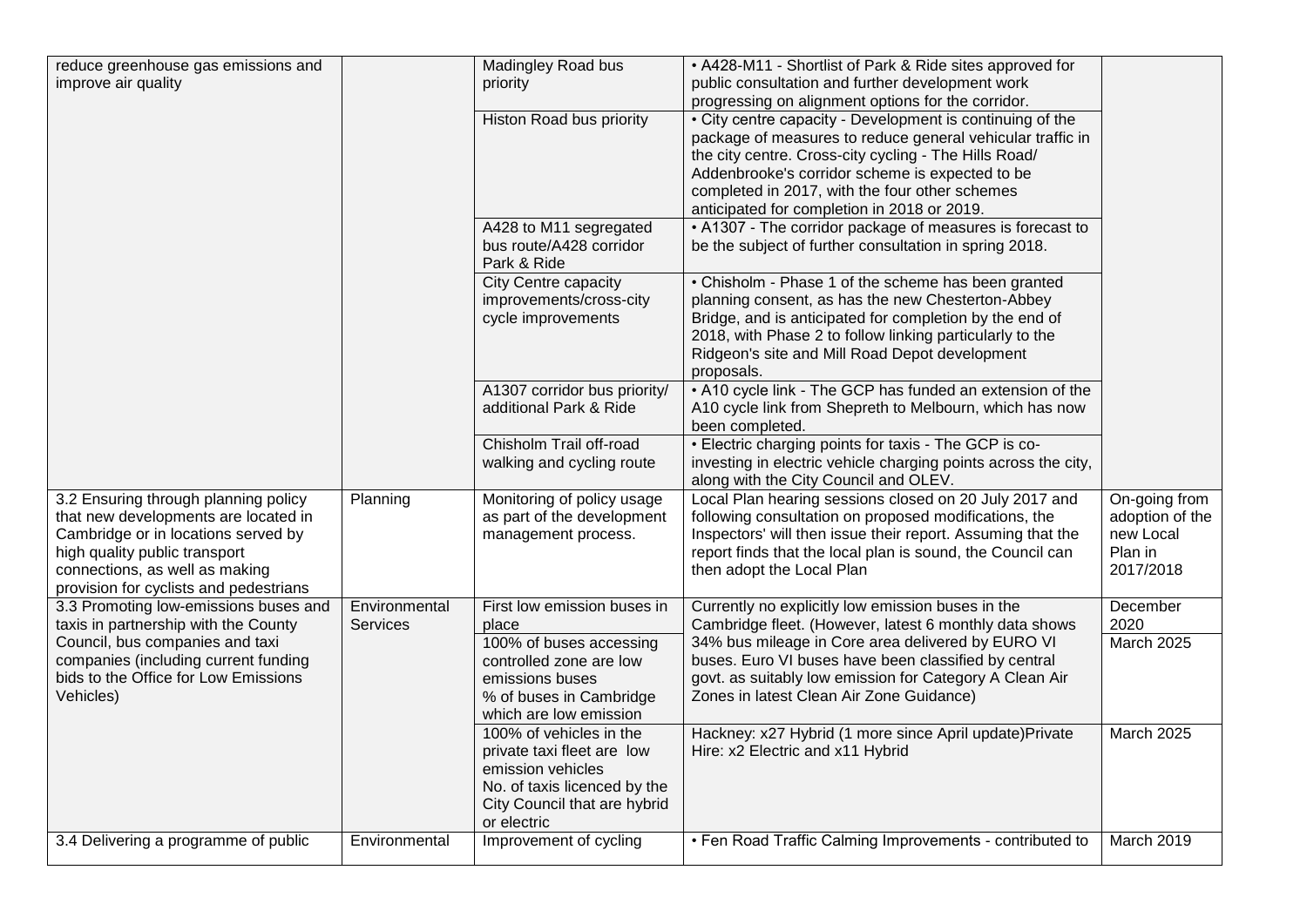| realm improvements including through a<br>three-year Environmental Improvement<br>Programme (EIP), involving improving<br>cycle routes, improvements to access<br>and cycling facilities, remodelling street<br>corners and junctions, and changing<br>yellow lines on streets                                           | Services                         | facilities, cycle routes,<br>street corners and junctions<br>in Cambridge<br>N.B. subject to continued<br>availability of funding for<br><b>EIP</b>                                                                                                                | Cambridgeshire County Council led scheme to improve<br>traffic calming on Fen Road and provide off-road cycle<br>route to the two paths (NCN 11). Completed in spring 17<br>and funded through EIP and City Council Cycleways<br>funding.<br>• Green Dragon Bridge - widening of paths on the<br>Stourbridge Common side of the bridge to reduce conflict<br>between users and installation of a flush kerb and double<br>yellow lines on the Water Street side to improve access<br>for cyclists.<br>• Lighting to footpath connecting Lammas Land to<br>Trumpington - Installation in summer 2017 of small solar<br>power stud lights along the path similar to those used<br>along the Guided Busway making it safer for cyclists and<br>pedestrians at night. |                           |
|--------------------------------------------------------------------------------------------------------------------------------------------------------------------------------------------------------------------------------------------------------------------------------------------------------------------------|----------------------------------|--------------------------------------------------------------------------------------------------------------------------------------------------------------------------------------------------------------------------------------------------------------------|-------------------------------------------------------------------------------------------------------------------------------------------------------------------------------------------------------------------------------------------------------------------------------------------------------------------------------------------------------------------------------------------------------------------------------------------------------------------------------------------------------------------------------------------------------------------------------------------------------------------------------------------------------------------------------------------------------------------------------------------------------------------|---------------------------|
| 3.5 Work with partners to facilitate<br>provision of electric charging hubs for all<br>types of vehicles in Cambridge,<br>including bikes.                                                                                                                                                                               | Environmental<br><b>Services</b> | Number of electric charging<br>hubs provided in<br>Cambridge                                                                                                                                                                                                       | Electric car recharging points are currently available at:<br>Grafton East car park (level 1): slow charging unit (up to<br>3kW - will fully charge a vehicle between 6-8 hours).<br>Queen Anne Terrace car park (level 3 - Ground Floor):<br>fast charging unit (7-22Kw - will fully charge a vehicle<br>between 3-4 hours).                                                                                                                                                                                                                                                                                                                                                                                                                                     | On-going to<br>March 2021 |
| 3.6 Securing additional car club spaces<br>through planning policy and planning<br>permissions for major developments                                                                                                                                                                                                    | Planning                         | Number of additional car<br>club spaces delivered at<br>major developments in<br>Cambridge                                                                                                                                                                         | Car club spaces have been delivered as part of the Clay<br>Farm development (1 space for each of the 3 character<br>areas with additional spaces in high demand areas) and<br>will also be delivered as part of the new local centre at<br>Trumpington Meadows. A minimum of 12 car club spaces<br>at the North West Cambridge development have been<br>secured through the use of a planning condition.                                                                                                                                                                                                                                                                                                                                                          | On-going to<br>March 2021 |
| 3.7 Providing core funding for the Travel<br>for Cambridgeshire's (formally known as<br>Travel for Work) work to develop travel<br>plans for employers in the City and<br>encourage employees to travel to work<br>using sustainable modes of transport,<br>until the Partnership becomes<br>financially self-sustaining | Corporate<br>Strategy            | Number of employment<br>sites that Travel for<br>Cambridgeshire has<br>worked with to develop<br>employee sustainable<br>travel plans<br>Number of commuters<br>working at employers with<br>sustainable travel plans<br>supported by Travel for<br>Cambridgeshire | 156 employment sites.<br>Additionally T4C work with larger campuses including<br>Cambridge Biomedical Campus (Addenbrooke's,<br>Cambridge University, Abcam, Cambridge Assessment,<br>AstraZeneca, Papworth). Science Park - 90 employment<br>sites. Business Park - 17 employment sites<br>83,000 plus                                                                                                                                                                                                                                                                                                                                                                                                                                                           | Completed -<br>March 2017 |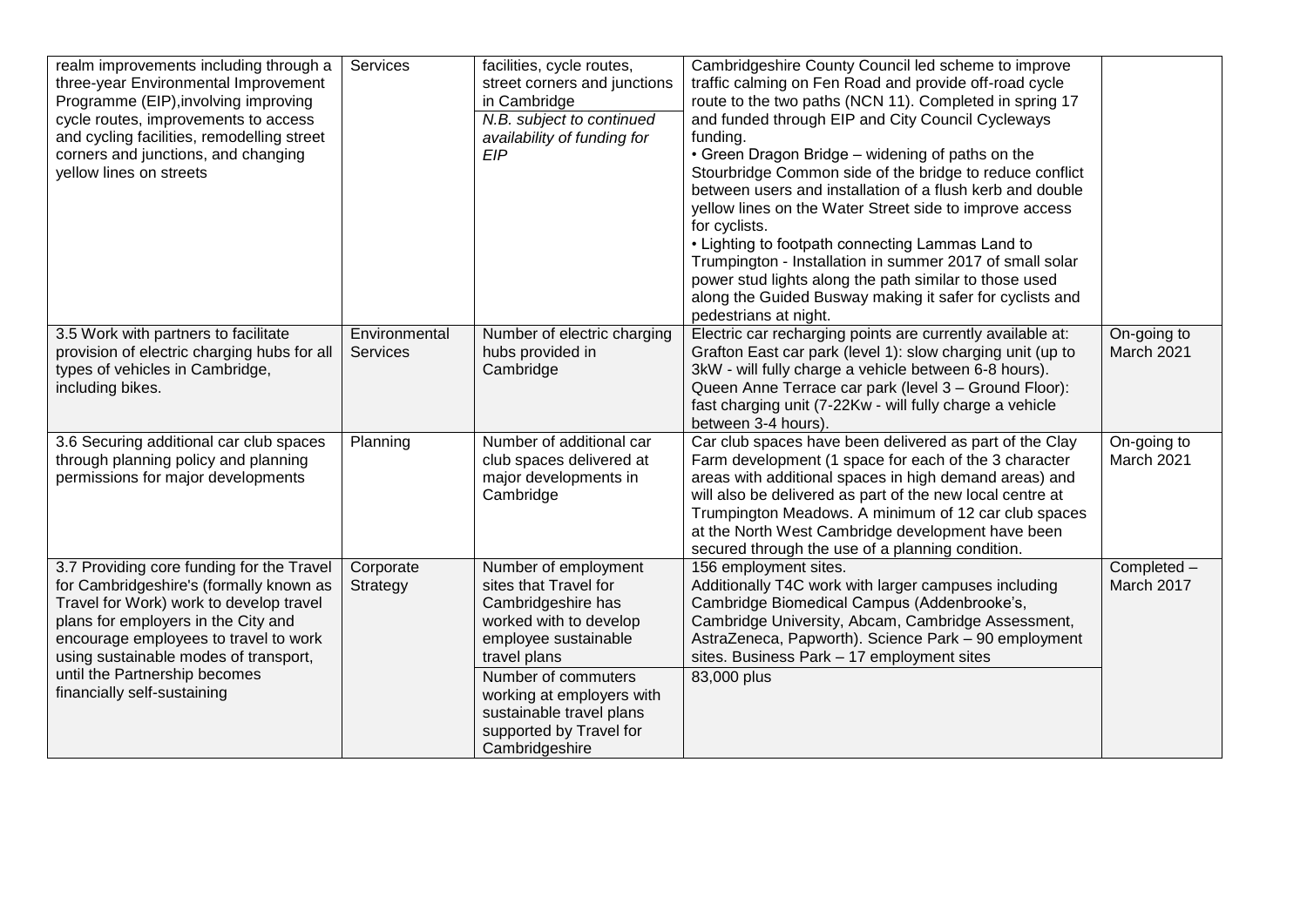| Actions to deliver Objective 4 - Reducing consumption of resources, increasing recycling and reducing waste                                                                                      |                                  |                                                                         |                                                                                                                                                                                                                                                                                                                                                                                                                                                                                                                                                                                                                                                                                                                                                                                                                                                                                                                                                                                                                                                       |                                       |
|--------------------------------------------------------------------------------------------------------------------------------------------------------------------------------------------------|----------------------------------|-------------------------------------------------------------------------|-------------------------------------------------------------------------------------------------------------------------------------------------------------------------------------------------------------------------------------------------------------------------------------------------------------------------------------------------------------------------------------------------------------------------------------------------------------------------------------------------------------------------------------------------------------------------------------------------------------------------------------------------------------------------------------------------------------------------------------------------------------------------------------------------------------------------------------------------------------------------------------------------------------------------------------------------------------------------------------------------------------------------------------------------------|---------------------------------------|
| <b>Activity</b>                                                                                                                                                                                  | <b>Service</b>                   | <b>Performance</b><br>measures/outcomes                                 | <b>Progress</b>                                                                                                                                                                                                                                                                                                                                                                                                                                                                                                                                                                                                                                                                                                                                                                                                                                                                                                                                                                                                                                       | <b>Expected</b><br>completion<br>date |
| 4.1 Working with partners in the<br>Cambridge Sustainable Food network to<br>achieve Sustainable Food City status<br>for Cambridge and delivering key<br>actions in Sustainable Food Action Plan | Corporate<br>Strategy            | Sustainable Food City<br>status achieved for<br>Cambridge               | The council has been an active member of the Cambridge<br>Sustainable Food Network and have helped support them<br>to gain Sustainable Food City status - Bronze award in<br>April 2016. The award is subject to renewal every 3 years<br>by the national Sustainable Food City parent body.<br>Cambridge Sustainable Food (CSF) is keen to improve<br>food sustainability in the City and is looking to apply for<br>the Silver Award in 2019, which has more challenging<br>targets for local partners to achieve. Preparations for this<br>submission are presently being undertaken. The current<br>action plan of CSF will form the basis of the award<br>application and also help deliver some of the priorities<br>within the Council's Anti-Poverty Strategy, which is looking<br>to address health inequalities in the city, support local<br>people on low incomes to eat healthily and gain access to<br>affordable, nutritious and sustainably sourced food. The<br>work of CSF can be viewed here:<br>www.cambridgesustainablefood.org. | Completed -<br>April 2016             |
|                                                                                                                                                                                                  |                                  | Council-led actions in the<br>Sustainable Food Action<br>Plan delivered | The main actions for the Council are being coordinated by<br>an Officer Food Group, which includes improving cookery<br>skills, provision of holiday lunches and the healthier<br>options project. This year the holiday lunch programme<br>provided 3,020 lunches to low income families during<br>school holidays and neighbourhood community<br>development teams started to refer families to cookery<br>skills workshops, where appropriate. Environmental health<br>officers helped promote the Cambridge Sustainable Food<br>Business Pledge and Award Scheme that recognises the<br>commitment of food related businesses to sustainability.<br>So far 17 leading local businesses have signed-up. The<br>Council has also supported work to reduce food waste,<br>supporting CSF in promoting the 'Love Food, Hate Waste'<br>campaign at local events and 'Zero Waste Kitchen<br>Challenge'.                                                                                                                                                 | On-going to<br>March 2021             |
| 4.2 Maintain the current level of<br>occupancy rates at existing allotments<br>and support take-up of new community                                                                              | Environmental<br><b>Services</b> | <b>Existing allotments</b><br>continue to be fully<br>occupied          | Current number of plots = 295, current vacant plots = $5$<br>(all under offer).                                                                                                                                                                                                                                                                                                                                                                                                                                                                                                                                                                                                                                                                                                                                                                                                                                                                                                                                                                       | On-going to<br>March 2021             |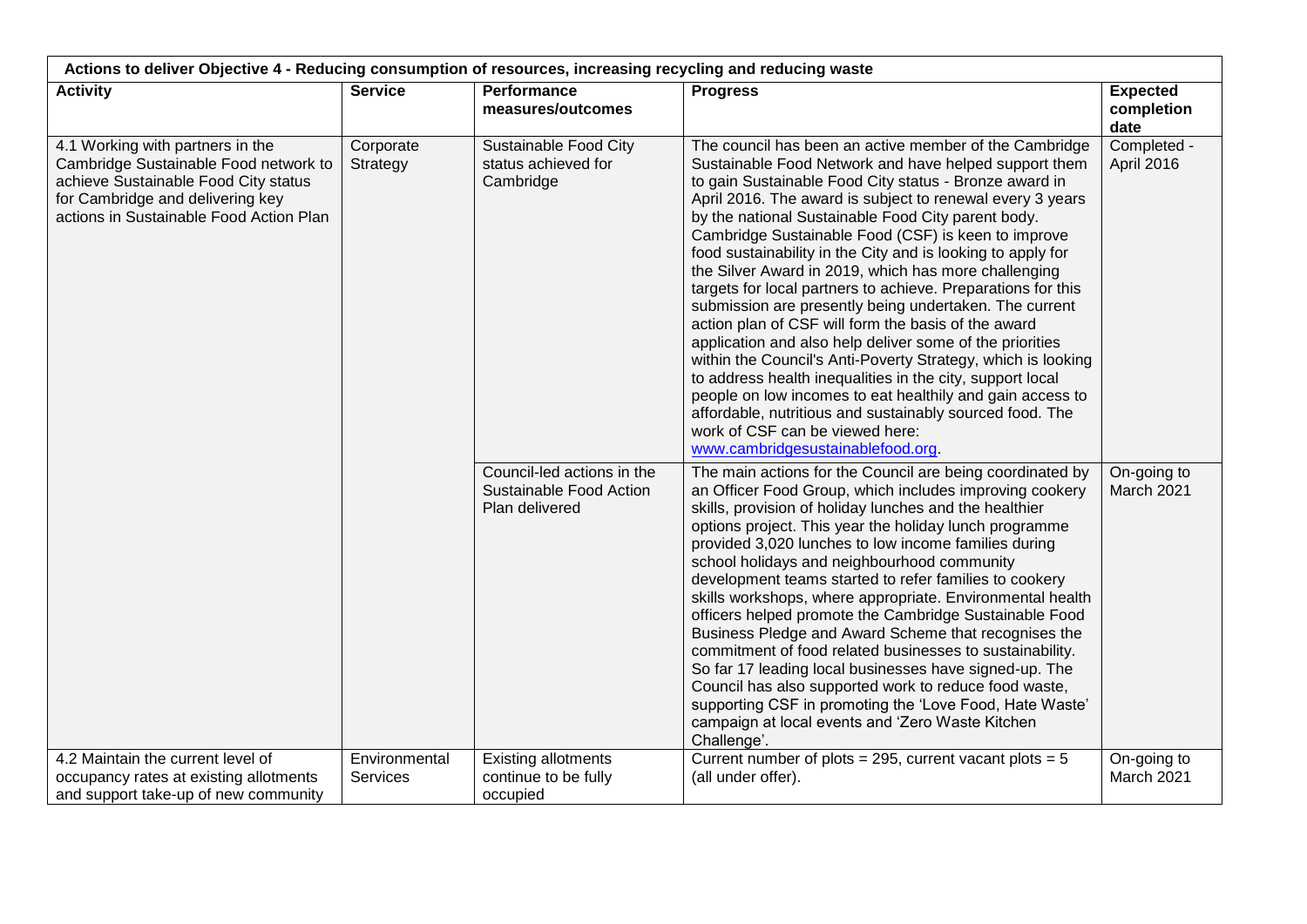| gardens and allotments in growth sites<br>to encourage residents to grow their<br>own food                                                                                                                                                                                                                                                                                |                                | Numbers of new<br>community gardens and<br>allotments taken up in<br>growth sites                                                                                                                                                                      | Expectation to transfer sites at Clay Farm, Trumpington<br>meadows, Glebe Road, Nine Wells in 2017/18. Estimated<br>number of plots to exceed 450.                                                                                                                                                                                                                                                                                                                         | On-going to<br>March 2021                                     |
|---------------------------------------------------------------------------------------------------------------------------------------------------------------------------------------------------------------------------------------------------------------------------------------------------------------------------------------------------------------------------|--------------------------------|--------------------------------------------------------------------------------------------------------------------------------------------------------------------------------------------------------------------------------------------------------|----------------------------------------------------------------------------------------------------------------------------------------------------------------------------------------------------------------------------------------------------------------------------------------------------------------------------------------------------------------------------------------------------------------------------------------------------------------------------|---------------------------------------------------------------|
| 4.3 Including guidance in the<br>forthcoming update to the Sustainable<br>Design and Construction<br><b>Supplementary Planning Document</b><br>(SPD) to encourage developers to<br>incorporate food growing into existing<br>and new developments through the<br>creation of roof gardens and/or growing<br>spaces in residential housing and<br>commercial developments. | Planning                       | Sustainable Design and<br>Construction<br><b>Supplementary Planning</b><br>Document adopted                                                                                                                                                            | Local Plan hearing sessions closed on 20 July 2017 and<br>following consultation on proposed modifications, the<br>Inspectors' will then issue their report. Assuming that the<br>report finds that the local plan is sound, the Council can<br>then adopt the Local Plan.                                                                                                                                                                                                 | Following<br>adoption of<br>Local Plan in<br>late 2017/2018   |
|                                                                                                                                                                                                                                                                                                                                                                           |                                | Number of developments<br>including an element of on-<br>site food growing provision.                                                                                                                                                                  | Local Plan hearing sessions closed on 20 July 2017 and<br>following consultation on proposed modifications, the<br>Inspectors' will then issue their report. Assuming that the<br>report finds that the local plan is sound, the Council can<br>then adopt the Local Plan and any associated SPDs.<br>Work on the production of the SPD due to start in autumn<br>2017.                                                                                                    | On-going from<br>adoption of the<br>$SPD - late$<br>2017/2018 |
| 4.4 Developing and delivering a<br>programme of local cooking skills<br>sessions across Cambridge to<br>encourage healthy eating and reduce<br>reliance on processed and packaged<br>food                                                                                                                                                                                 | Corporate<br>Strategy          | Number of cooking skills<br>sessions delivered,<br>numbers of attendees<br>benefitting from advice on<br>sustainable cooking, and<br>changes in eating<br>behaviour assessed<br>through continuing contact<br>with the individual and their<br>family. | The intention is to improve the way families are referred<br>onto the project and to ensure that workshops are held in<br>areas where local community development teams have<br>identified need. During the current project 171 adults and<br>children have completed six-session cookery skills<br>courses plus one off sessions.                                                                                                                                         | Completed -<br>March 2017                                     |
| 4.5 Promoting healthy and sustainable<br>produce to food businesses through the<br>Healthier Catering Commitment for<br>Cambridgeshire (HCCC) project,<br>including food businesses providing eat-<br>out food to lower income areas of<br>Cambridge                                                                                                                      | Environmental<br>Services      | Number of businesses<br>taking part in scheme and<br>visible changes to menus<br>or recipes                                                                                                                                                            | We actively support the Cambridgeshire Healthier Options<br>Programme in conjunction with neighbouring<br>Cambridgeshire Authorities. We advise businesses during<br>routine inspections to gauge interest, and then support<br>them in applying. We also undertake the assessment<br>visits and ensure they are listed on the website once they<br>have passed. We currently have 4 businesses that have<br>achieved the award: www.healthier-<br>options.org.uk/members. | On-going to<br>March 2021                                     |
| 4.6 Increasing food waste collections<br>from commercial properties                                                                                                                                                                                                                                                                                                       | <b>Shared Waste</b><br>Service | Increasing the monthly<br>tonnage of commercial food<br>waste recycled to 40<br>tonnes                                                                                                                                                                 | $\overline{\bullet}$ Oct 16: 33.04 tonnes<br>• Nov 16: 35.18 tonnes<br>• Dec 16: 27.98 tonnes<br>• Jan 17: 31.32 tonnes<br>• Feb 17: 41.38 tonnes<br>• Mar 17: 41.20 Tonnes<br>$2016/17$ total = 405.14 tonnes<br>• April 17: 28.58 tonnes<br>• May 17: 25.70 tonnes                                                                                                                                                                                                       | On-going to<br>March 2021                                     |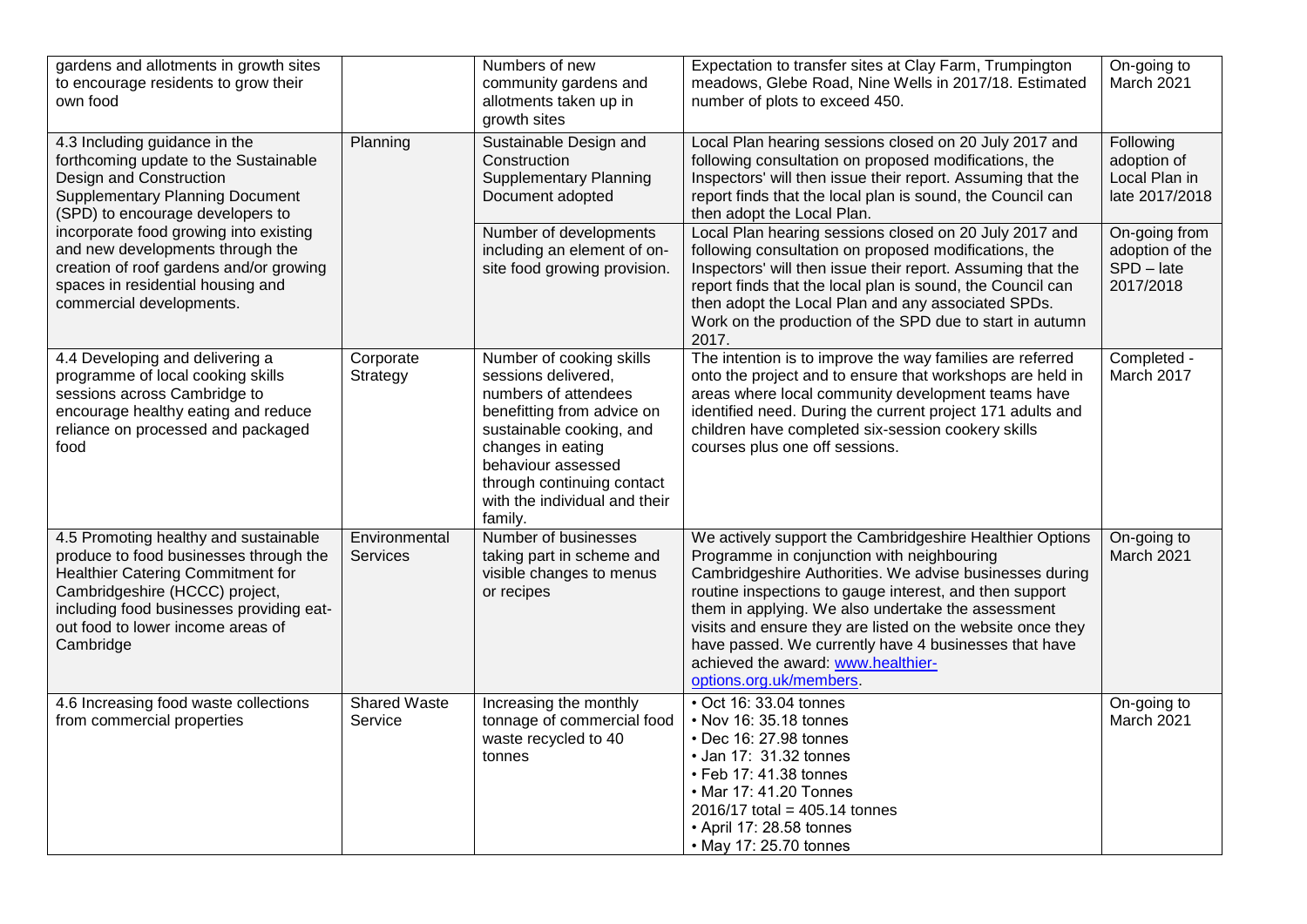|                                                                                                                                                                                                                  |                                | Increasing the monthly<br>tonnage of dry, mixed<br>recyclables - thereby<br>reducing waste to landfill                                      | • June 17: 35.86 tonnes<br>• July 17: 23.16 tonnes<br>• Aug 17: 22.62 tonnes<br>• Oct 16: 217.8 tonnes<br>• Nov 16: 218.84 tonnes<br>• Dec 16: 164.44 tonnes<br>• Jan 17: 176.02 tonnes<br>• Feb 17: 188.36 tonnes<br>• Mar 17: 200 tonnes<br>$2016/17$ total = 2,464.29 tonnes<br>• April 17: 200 tonnes<br>• May 17: 212.26 tonnes<br>• June 17: 233.08 tonnes<br>• July 17: 219.68 tonnes<br>• Aug 17: 240.80 tonnes |                           |
|------------------------------------------------------------------------------------------------------------------------------------------------------------------------------------------------------------------|--------------------------------|---------------------------------------------------------------------------------------------------------------------------------------------|-------------------------------------------------------------------------------------------------------------------------------------------------------------------------------------------------------------------------------------------------------------------------------------------------------------------------------------------------------------------------------------------------------------------------|---------------------------|
| 4.7 Exploring opportunities to increase<br>opportunities to recycle at 'bring banks'<br>through increasing the range of<br>materials that can be recycled and the<br>number of sites                             | <b>Shared Waste</b><br>Service | Opportunities for increased<br>range of materials or new<br>bring bank sites explored                                                       | We have not installed additional site in the last year but<br>we have refurbished several recycling points with the aim<br>of increasing their use and capturing more material and<br>collection of non-recyclable rubbish.                                                                                                                                                                                             | On-going to<br>March 2021 |
| 4.8 Continuing to carry out targeted<br>recycling and waste reduction<br>awareness campaigns, including<br>promoting national Zero Waste week<br>and Love Food Hate Waste, and<br>campaigns to encourage greater | <b>Shared Waste</b><br>Service | Run 4 Love Food Hate<br>Waste (LFHW) events<br>dovetailing into Cambridge<br>Sustainable Food initiative                                    | The Council is supporting Cambridge Sustainable Food<br>which includes supplying them with food collection<br>caddies and leaflets for various events. We will be working<br>with them to promote the Pumpkin Festival. We are<br>promoting both Recycle Week and Zero Waste Week this<br>Autumn.                                                                                                                       | March 2018                |
| recycling by Houses in Multiple<br>Occupation                                                                                                                                                                    |                                | Visited 50 HMOs to carry<br>out face to face<br>engagement to increase<br>recycling.                                                        | The HMO project was suspended in 2016-17 due to<br>formation of the Shared Service and large scale bin<br>collection changes but this project has been carried into<br>2017-18                                                                                                                                                                                                                                          | March 2018                |
| 4.9 Helping to promote voluntary and<br>community groups, e.g. Cambridge<br>Reuse, Emmaus and other recycling<br>and reuse charities                                                                             | <b>Shared Waste</b><br>Service | Number of articles in<br>Council publications and<br>press release issued which<br>promote local voluntary and<br>community groups involved | We hope to link charities to some of our community action<br>days this year, in order to pass good quality items to them.<br>We have strong links with the British Heart foundation and<br>support them in their efforts to collect items from Students<br>at the end of term. We will be working with Arthur Rank                                                                                                      | March 2017                |
|                                                                                                                                                                                                                  | Corporate<br>Strategy          | in recycling and reuse<br>activities                                                                                                        | Hospice to promote the collection of xmas trees in<br>January 2018                                                                                                                                                                                                                                                                                                                                                      |                           |
| 4.10 Reducing consumption of<br>resources by working with community<br>groups to engage and support people in<br>choosing things carefully, making them<br>last well and then re-homing or<br>recycling them.    | Corporate<br>Strategy          | Evidence of behaviour<br>change amongst residents<br>supported by community<br>groups                                                       | Sustainable City Fund 16/17 supported Cambridge carbon<br>Footprint to run their Circular Cambridge events.                                                                                                                                                                                                                                                                                                             | On-going to<br>March 2021 |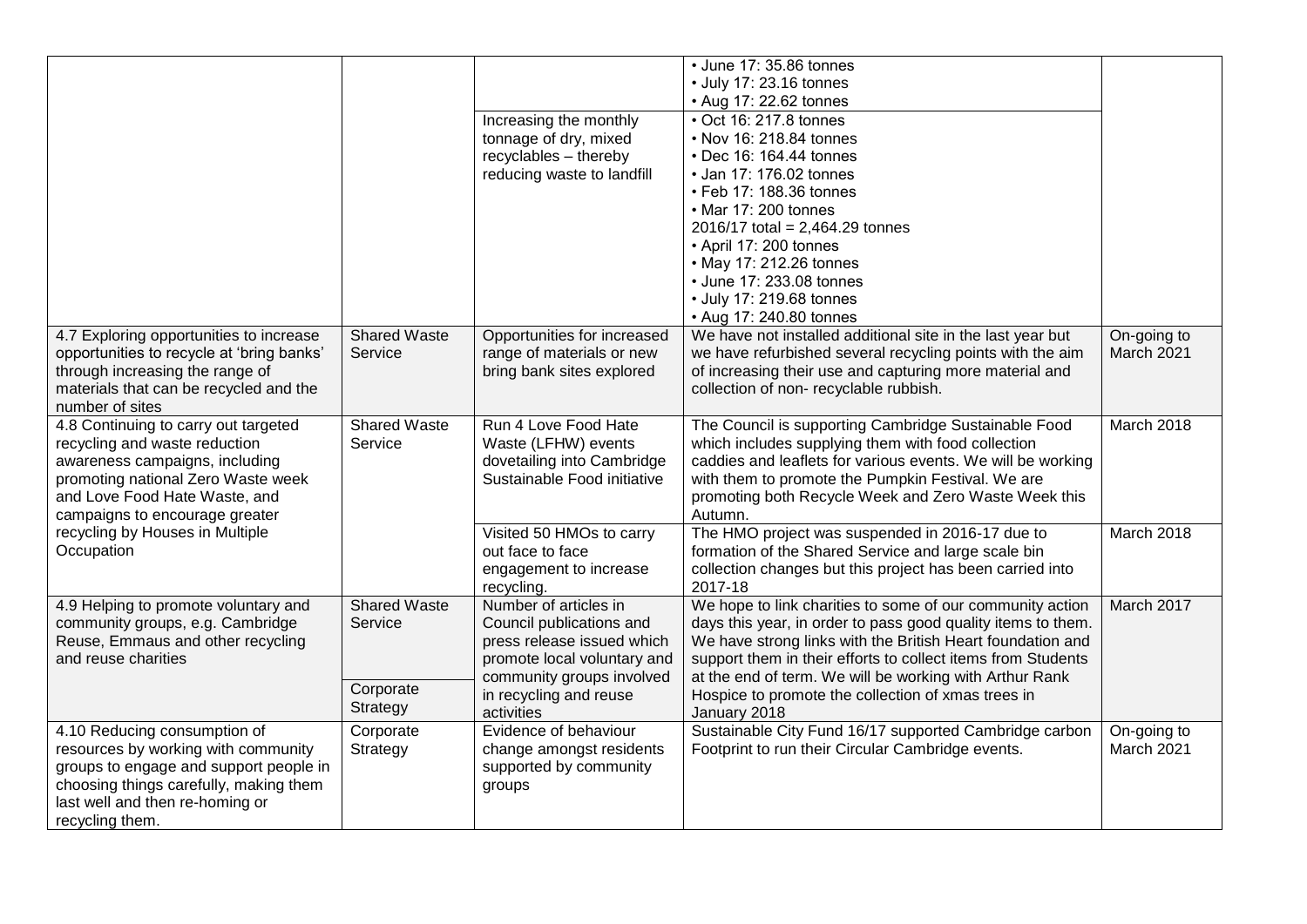| Actions to deliver Objective 5 - Supporting Council services, residents and businesses to adapt to the impacts of climate change                                                                                                                                                                                                                                                                                         |                                               |                                                                                                                                                                           |                                                                                                                                                                                                                                                                                                                                                                                                                                                                                                                                                                       |                                       |  |
|--------------------------------------------------------------------------------------------------------------------------------------------------------------------------------------------------------------------------------------------------------------------------------------------------------------------------------------------------------------------------------------------------------------------------|-----------------------------------------------|---------------------------------------------------------------------------------------------------------------------------------------------------------------------------|-----------------------------------------------------------------------------------------------------------------------------------------------------------------------------------------------------------------------------------------------------------------------------------------------------------------------------------------------------------------------------------------------------------------------------------------------------------------------------------------------------------------------------------------------------------------------|---------------------------------------|--|
| <b>Activity</b>                                                                                                                                                                                                                                                                                                                                                                                                          | <b>Service</b>                                | <b>Performance</b><br>measures/outcomes                                                                                                                                   | <b>Progress</b>                                                                                                                                                                                                                                                                                                                                                                                                                                                                                                                                                       | <b>Expected</b><br>completion<br>date |  |
| 5.1 Including policies in the Local Plan<br>which will support residents to adapt to<br>the impact of Climate Change, including<br>policies on:<br>Designing buildings which are<br>simple to keep cool and do not<br>overheat in hotter weather;                                                                                                                                                                        | Planning                                      | Local Plan adopted,<br>including policies on heat<br>management, SuDS and<br>water efficiency in new<br>buildings and<br>developments                                     | Local Plan hearing sessions closed on 20 July 2017 and<br>following consultation on proposed modifications, the<br>Inspectors' will then issue their report. Assuming that the<br>report finds that the local plan is sound, the Council can<br>then adopt the Local Plan.                                                                                                                                                                                                                                                                                            | 2017/18                               |  |
| Requiring applications to include<br>Sustainable Drainage Systems<br>(SuDS) and ensuring that<br>development is not at risk from<br>flooding and that it does not<br>increase the risk of flooding<br>elsewhere;<br>Requiring new domestic properties<br>to meet high water efficiency<br>standards (no more than 110 litres<br>of water to be consumed per day)<br>along with standards for non-<br>domestic properties | Planning,<br>Environmental<br><b>Services</b> | Policies on heat<br>management, SuDS and<br>water efficiency in new<br>buildings and<br>developments implemented                                                          | SuDS policies including climate change allowances<br>included within the Local Plan. Local Plan hearing<br>sessions closed on 20 July 2017 and following<br>consultation on proposed modifications, the Inspectors'<br>will then issue their report. Assuming that the report finds<br>that the local plan is sound, the Council can then adopt<br>the Local Plan. Many planning applications for new homes<br>are already meeting the 110 litres/person/day standard<br>and in some cases this standard is being required through<br>the use of planning conditions. | On-going from<br>2017 onwards         |  |
| 5.2 Exploring opportunities to install<br>Sustainable Drainage Systems (SuDS)<br>on Council property and open spaces<br>as part of new City Council<br>developments                                                                                                                                                                                                                                                      | Environmental<br><b>Services</b>              | SuDS to be installed on any<br>new City Council<br>developments - target<br>100%                                                                                          | To date any proposed new City Council developments<br>are outlined to contain SuDS e.g. Mill Road development                                                                                                                                                                                                                                                                                                                                                                                                                                                         | On-going to<br>March 2021             |  |
| 5.3 Working with Cambridgeshire<br>County Council and other partners in<br>the Cambridgeshire Flood Risk<br>Management Partnership to manage<br>climate change-related flood risks                                                                                                                                                                                                                                       | Environmental<br><b>Services</b>              | Attendance at<br>Cambridgeshire Flood Risk<br>Management Partnership<br>quarterly meetings. Target<br>100%                                                                | Attended 100% to date.                                                                                                                                                                                                                                                                                                                                                                                                                                                                                                                                                | On-going to<br>March 2021             |  |
| 5.4 Contributing to Cambridgeshire-<br>wide planning advice on minimising                                                                                                                                                                                                                                                                                                                                                | Environmental<br>Services                     | Cambridgeshire-wide<br>planning advice on<br>minimising flood risk<br>written. Local Plan<br>submitted for examination,<br>including policies on<br>minimising flood risk | Flood risk policies to minimise flood risk included within<br>the Local Plan. No outstanding representations to these.                                                                                                                                                                                                                                                                                                                                                                                                                                                | Completed -<br>December<br>2016       |  |
| flood risk and incorporating this into<br>local planning policy through the new<br>Local Plan                                                                                                                                                                                                                                                                                                                            | Planning                                      |                                                                                                                                                                           | Cambridgeshire Flood and Water SPD approved as a<br>material consideration on 6 December 2016 and will be<br>adopted as an SPD on adoption of the new Local Plan.                                                                                                                                                                                                                                                                                                                                                                                                     |                                       |  |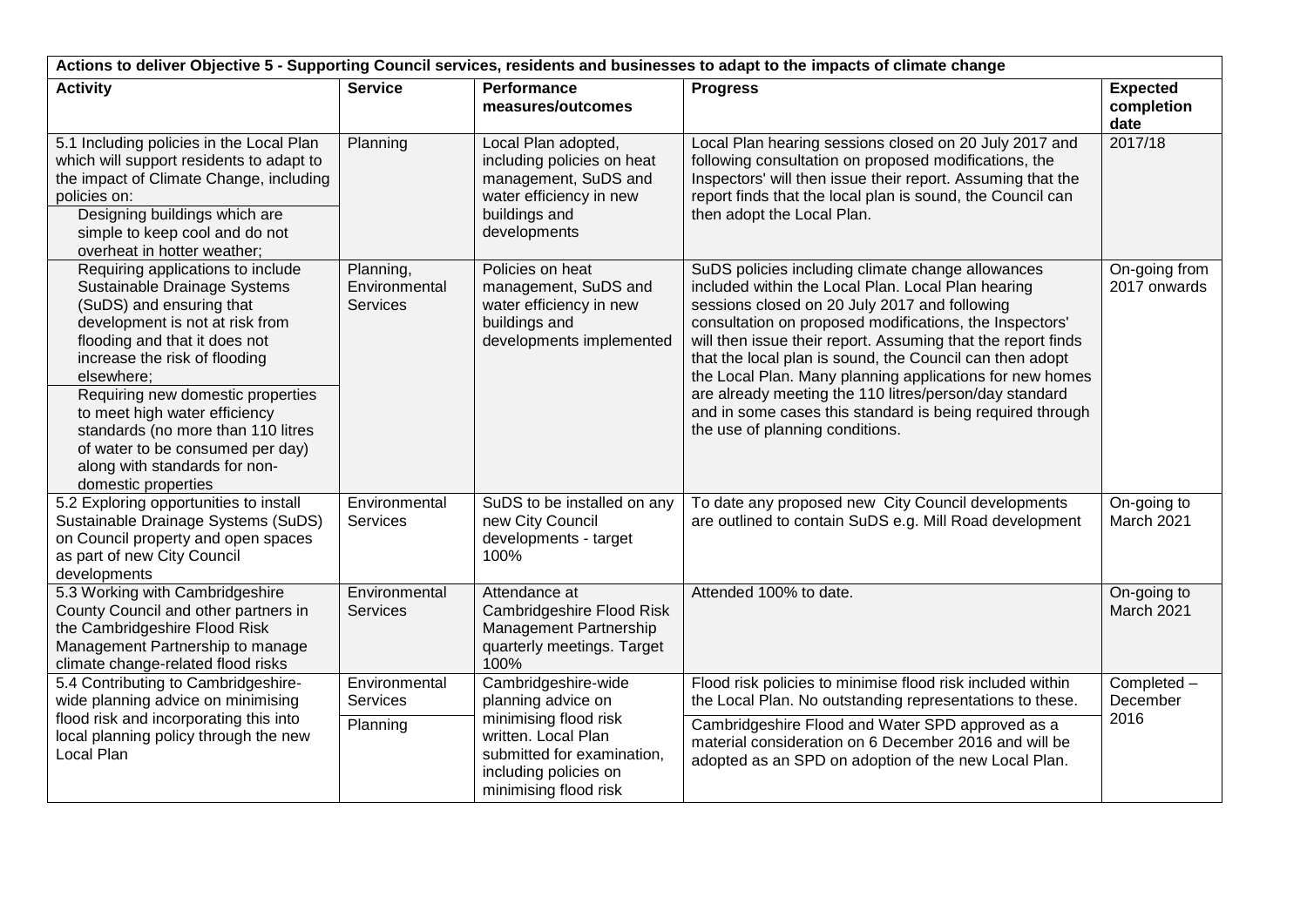| 5.5 Providing advice for residents on<br>how to reduce health risks during heat<br>waves and minimise risks of surface<br>water flooding, including via the<br>Council's website and the Cambridge<br>Matters residents' magazine. Promotion<br>of advice to be linked to specific climate<br>events (e.g. heat wave guidance to be<br>published in spring ahead of possible<br>heat-wave events). | Planning                         | Information for residents on<br>how to reduce health risks<br>during heat waves and<br>minimise risks of surface<br>water flooding published in<br>Cambridge Matters and<br>regularly updated on the<br>Council's website | An article on how to cope in a heat-wave was included in<br>the summer edition of Cambridge Matters, with links to<br>further advice on the NHS heat-wave website                                                                                                                                                                                     | On-going to<br>March 2021,<br>with timing<br>linked to<br>specific<br>weather<br>events |
|----------------------------------------------------------------------------------------------------------------------------------------------------------------------------------------------------------------------------------------------------------------------------------------------------------------------------------------------------------------------------------------------------|----------------------------------|---------------------------------------------------------------------------------------------------------------------------------------------------------------------------------------------------------------------------|-------------------------------------------------------------------------------------------------------------------------------------------------------------------------------------------------------------------------------------------------------------------------------------------------------------------------------------------------------|-----------------------------------------------------------------------------------------|
| 5.6 Implementing the City Council's<br>new tree strategy, which sets out the<br>Council's policies for managing and                                                                                                                                                                                                                                                                                | Environmental<br><b>Services</b> | New tree strategy<br>completed                                                                                                                                                                                            | In 2016/17 we planted 220 new trees on our land and our<br>'Free Trees for Babies' scheme provided 230 trees in the<br>year to new parents. A new tree strategy was produced in                                                                                                                                                                       | Completed -<br><b>July 2016</b>                                                         |
| increasing the city's tree stock                                                                                                                                                                                                                                                                                                                                                                   |                                  | Tree strategy reviewed,<br>including assessment of<br>numbers of trees in<br>Cambridge                                                                                                                                    | July 2016, which details how we will manage the 30,200<br>council-owned and managed trees and protect and<br>enhance the rest of the urban forest. An action plan to<br>implement was completed in January 2017. 56 actions                                                                                                                           | On-going to<br>March 2021                                                               |
|                                                                                                                                                                                                                                                                                                                                                                                                    |                                  | Increase tree canopy cover<br>across the city centre by<br>2%                                                                                                                                                             | relate to protection, management and enhancement of the<br>urban forest and are on-going. Funding was secured in<br>2017 to plant ~250 trees on council-owned and managed<br>land, making the tree population sustainable.                                                                                                                            | On-going to<br>March 2030                                                               |
| 5.7 Ensuring that planting in open<br>spaces owned or managed by the City<br>Council is drought resistant and<br>requires less watering                                                                                                                                                                                                                                                            | Environmental<br><b>Services</b> | Percentage of planting in<br>open spaces owned or<br>managed by the City<br>Council that is drought<br>resistant and requires less<br>watering                                                                            | As of 2017 there is currently 4,000 m2 (almost 1 acre) of<br>annual meadow (pictorial meadows) - which are re-sown<br>every year but do not require watering or cutting. We are<br>looking to increase the area including a move to using<br>perennial mixes which will take longer to establish but will<br>then require less maintenance long term. | On-going to<br>March 2021                                                               |
| 5.8 Working with members of the<br>Cambridgeshire and Peterborough<br>Local Resilience Forum to ensure that<br>plans are in place to respond to climate<br>change risks (including issuing alerts in<br>the event of severe weather, increased<br>temperatures and flooding) and that<br>these are regularly tested and reviewed                                                                   | Estates and<br><b>Facilities</b> | Plans are in place to<br>respond to severe weather,<br>heatwaves and flooding<br>emergencies and are<br>regularly reviewed and<br>tested                                                                                  | All on-going work. The CPLRF Severe Weather Plan has<br>been updated as has the CPLRF Flood Plan                                                                                                                                                                                                                                                      | On-going to<br>March 2021                                                               |
| 5.9 Management of watercourses to<br>enhance their flow and storage capacity<br>and deliver wider biodiversity benefits                                                                                                                                                                                                                                                                            | Environmental<br><b>Services</b> | Annual maintenance<br>undertaken based on<br>watercourse maintenance<br>schedule - target 100%                                                                                                                            | Maintenance schedule completed 100% to date.                                                                                                                                                                                                                                                                                                          | On-going to<br><b>March 2021</b>                                                        |
|                                                                                                                                                                                                                                                                                                                                                                                                    |                                  | Projects undertaken to<br>increase flow, storage<br>capacity and /or biodiversity<br>benefits - target 2 per year                                                                                                         | Watercourse restoration project at Sheeps Green local<br>nature reserve was completed in June 2017. A project to<br>control an invasive weed (Crassula) in Cherry Hinton<br>Brook commenced in August 2017.                                                                                                                                           | On-going to<br>March 2021                                                               |
| 5.10 Develop an evidence base for<br>climate change adaptation to enable us                                                                                                                                                                                                                                                                                                                        | Corporate<br>Strategy            | Evidence base on climate<br>change adaptation                                                                                                                                                                             | Climate Change Adaptation Plan in development using<br>the findings of the recently published UK Climate Change                                                                                                                                                                                                                                       | 2017/18                                                                                 |